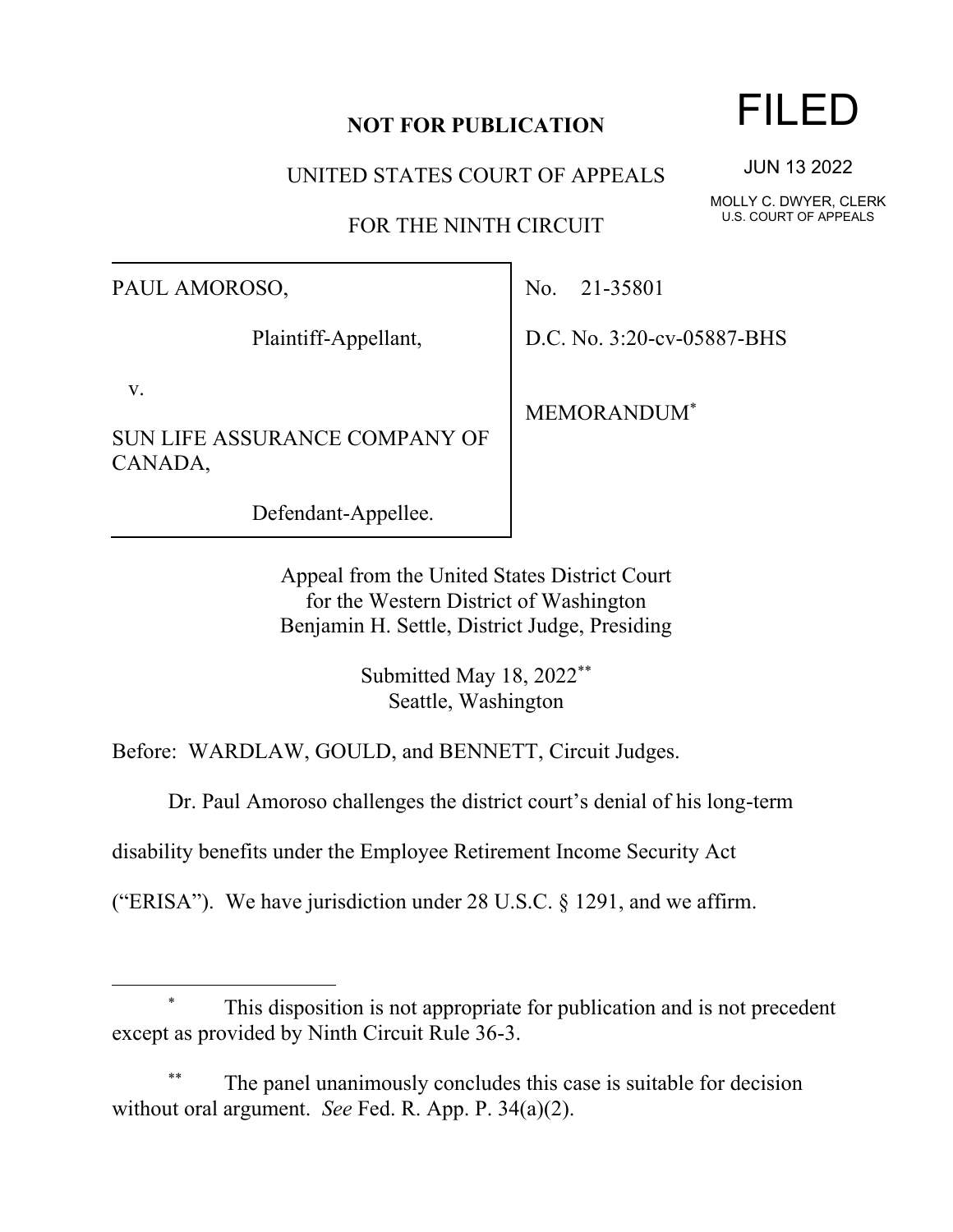Amoroso worked in a supervisory role as a Physician Executive at the MultiCare Health System. He took partial leave under the Family & Medical Leave Act ("FMLA") on December 14, 2018, because he perceived his mental health conditions—"depression, anxiety, sleep disturbances, inability to maintain focus or meet deadlines, and [inability] to provide vision and strategy for [his] organization"—were affecting his work performance. He returned to work after eighty days, on March 4, 2019, and worked full time about fifty more days before he resigned. Both before taking FMLA leave, and after resigning, he told his treating psychiatrist that his cognitive functioning difficulties impaired his work, but his supervisor and others thought he performed adequately. After resigning, he applied for disability benefits under Defendant-Appellee Sun Life Assurance Company's Long Term Disability Group Policy.

Under the Group Policy, eligible employees must complete an Elimination Period of ninety consecutive days of Disability to qualify for disability benefits.<sup>1</sup> Sun Life rejected Amoroso's claim because, "[u]sing a disability onset date of December 4, 2018, the earliest the 90 day elimination period would have been satisfied on was March 14, 2019." As noted, Amoroso returned to work full time on March 4. Sun Life also determined that Amoroso "does not meet the definition

<sup>&</sup>lt;sup>1</sup> To satisfy the Elimination Period, Amoroso must have been Totally Disabled or Partially Disabled—and thus unable to perform one or more of the Material and Substantial Duties of his occupation—for ninety days.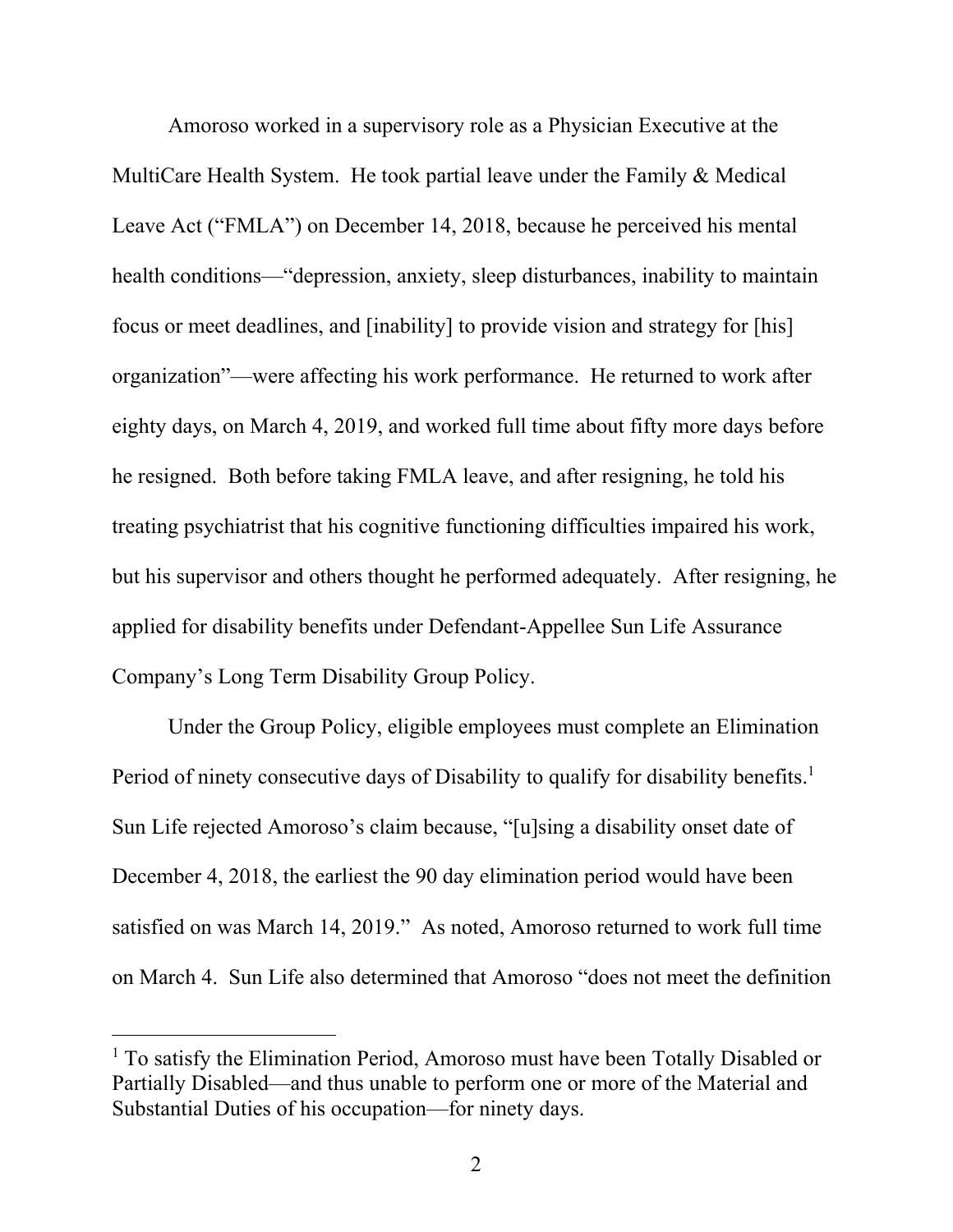of total disability and/or partial disability." The consultant who conducted Sun Life's internal appellate review also found that Amoroso did not establish Total Disability throughout the Elimination Period.

Upon de novo review under ERISA, the district court "evaluate[d] whether the plan administrator correctly or incorrectly denied benefits." *Abatie v. Alta Health & Life Ins. Co.*, 458 F.3d 955, 963 (9th Cir. 2006) (en banc). The district court found it "undisputable that Amoroso was able to return to work 80 days [after taking FMLA leave] and that he then worked full time until he voluntarily resigned." Thus, the district court found that "Amoroso ha[d] not met his burden of proving that he was disabled for 90 consecutive days while he was insured, or that he was unable to perform the material and substantial aspects of his position."

Where, as here, a district court has reviewed de novo an ERISA plan administrator's decision, we review the district court's factual findings only to determine whether they are clearly erroneous. *See Silver v. Exec. Car Leasing Long-Term Disability Plan*, 466 F.3d 727, 732–33 (9th Cir. 2006); *Kearney v. Standard Ins. Co.*, 175 F.3d 1084, 1095 (9th Cir. 1999) (en banc).

Under the Group Policy, disability income benefits become payable only if the claimant "send[s] Proof . . . that [they] have become Disabled;" is "insured under the Policy at the time [their] Disability commences; and [has] completed [their] Elimination Period." Because Amoroso did not meet the third requirement,

3